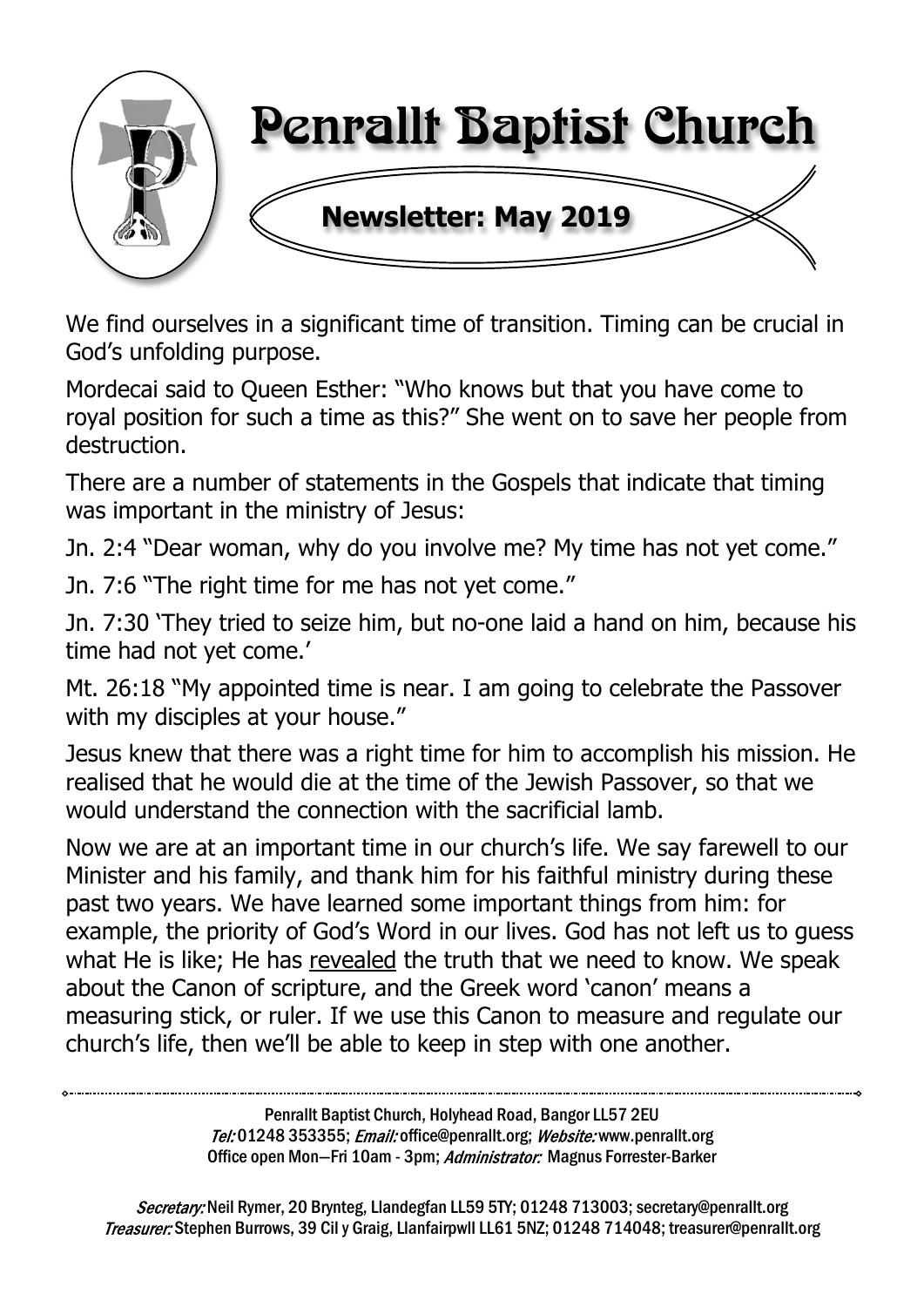Freddy quoted the apostle Paul in last month's newsletter: 'Make every effort to keep the unity of the Spirit through the bond of peace.' (Eph. 4:3) The early Christians didn't agree about everything. They had some serious disputes, like when Paul told Peter off for his hypocrisy (Gal. 2:14). That's why Paul writes: 'Make every effort'. It won't always be easy to keep the unity of the Spirit, it won't always be effortless. Imagine someone running a marathon race, and coming to a particularly tough hill, with sweat dripping from their face, but determined to carry on.

We are committed to one another. We will love one another, care for one another and work together.

As we look ahead there is much to do. It's a time for thinking and planning together, as we embark on the process of looking for a new minister. We need to be patient and obedient, willing to wait for God's timing. He is more than willing to guide us.

'Wait for the LORD; be strong and take heart and wait for the LORD.' (Ps. 27:14)

Roger Borlace

#### **Induction Service**

Freddy's induction service as the Minister of Zion Baptist Church, Tenterden, Kent, will take place on Saturday  $8<sup>th</sup>$  June at 2:30pm (to be followed by refreshments).

You are warmly invited to attend the induction. If you would like to do so, please contact Elsie Phipps at zionbaptisttenterden@gmail.com by Friday 24th May, stating your name, Church represented and numbers attending.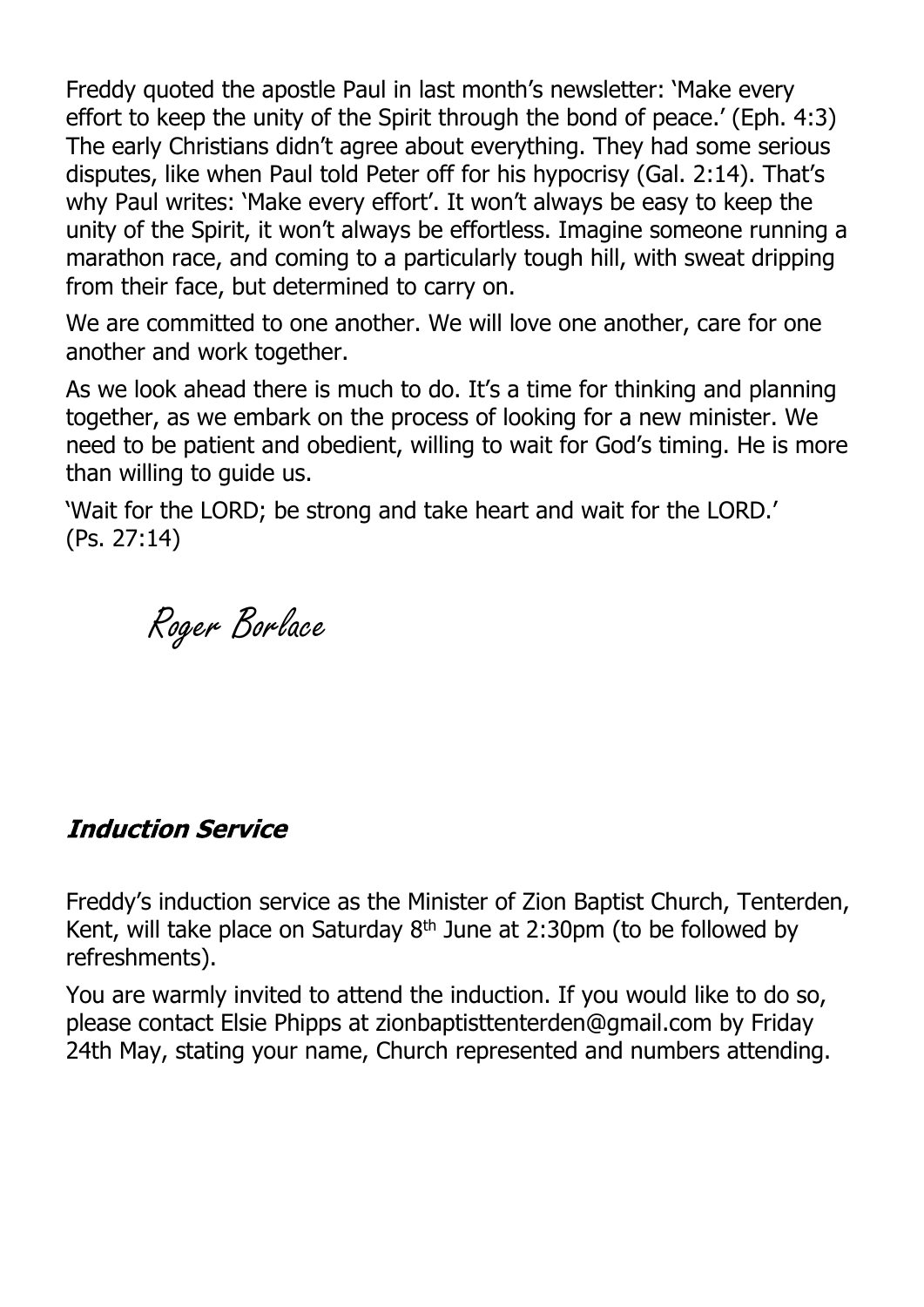# **Services This Month**

Arwel Jones is a member of the leadership team at Caersalem in Caernarfon. Revd. John Thompson is the pastor of Llanelwy Community Church. The other preachers and leaders are all members of Penrallt.

## **5th May**

10:30am **The Church as a Family / Community** Ephesians 4:1-6 Preacher: Arwel Jones 6:00pm Celtic Communion Service Leader: Magnus Forrester-Barker **12th May** 10:30am Christian Aid Week service, organised by Sarah Jackson. Exodus 1:15-22 6:00pm **Jesus is greater…** Hebrews  $1:1-2:4$ Preacher: James Goodman

#### **19th May**

- 10:30am **The Fullness of Christ** Ephesians 4:7-16 Preacher: John Thompson
- 6:00pm Café Church: Prayer and a Panad. Organised by Kelly LaTrobe and Neil Rymer.

#### **26th May**

|                    | 10:30am Communion Service                                        |                 |
|--------------------|------------------------------------------------------------------|-----------------|
|                    | <b>The Marriage at Cana</b>                                      | John 2:1–11     |
|                    | Preacher: Donald Poirot                                          |                 |
| 6:00 <sub>pm</sub> | Living godly lives in a pagan society<br>Preacher: Roger Borlace | 1 Peter 2:11-25 |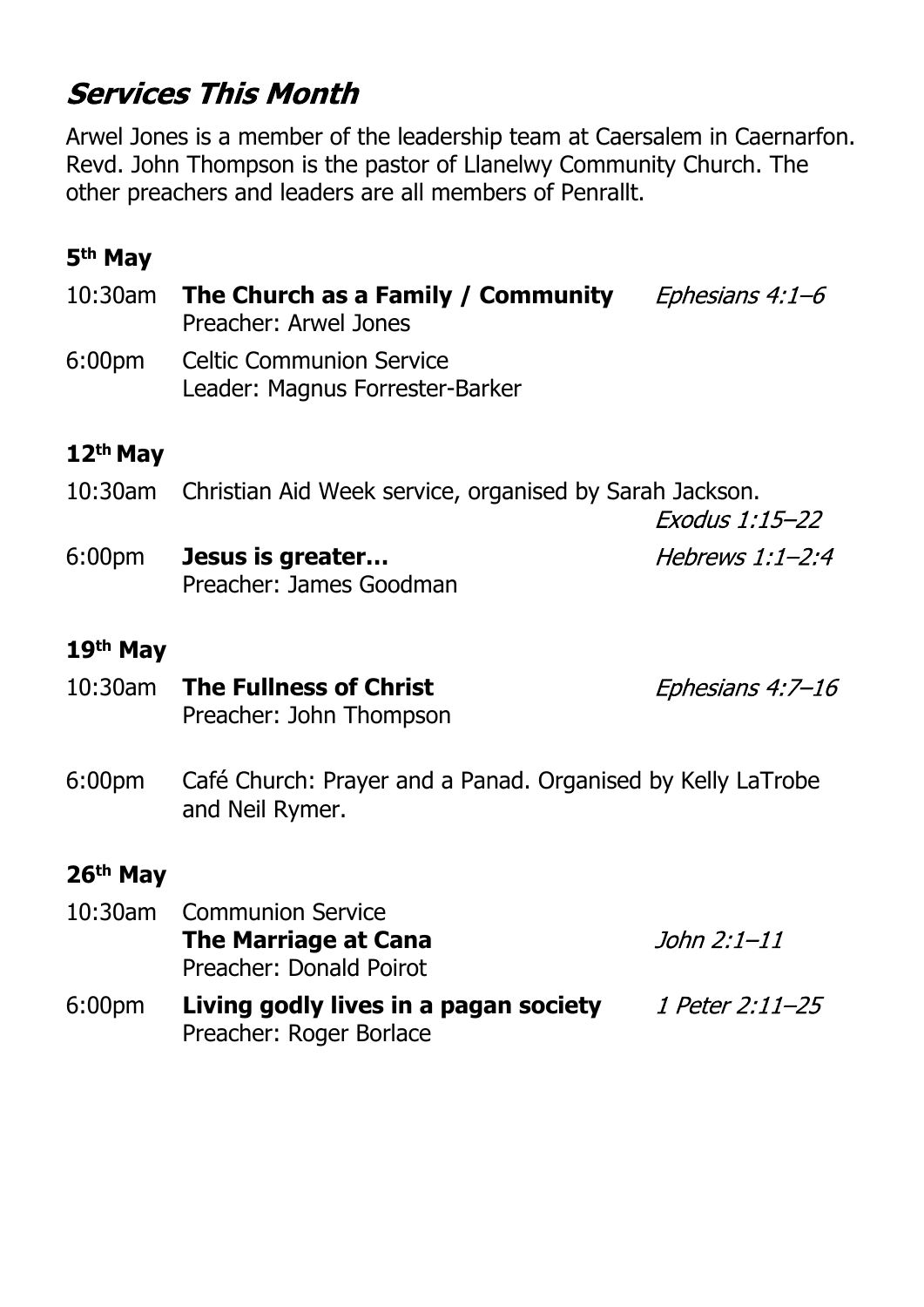## **Dates for Your Diary**

| <b>Saturdays</b>              | 8:30am             | Prayer meeting in the Twrgwyn Room.                                         |
|-------------------------------|--------------------|-----------------------------------------------------------------------------|
| <b>Wednesday 1</b>            | 10:30am            | Men's prayer meeting followed by coffee.                                    |
| <b>Saturday 11</b>            | 7:30 <sub>pm</sub> | Christian Aid Week quiz (see below for<br>other Christian Aid Week events). |
| <b>Tuesday 14</b>             | 7:30pm             | Monthly prayer meeting in the chapel.                                       |
| <b>Monday 20</b>              | 10:30am            | Church Walk at Malltraeth Cob.                                              |
| <b>Tuesday 28/Thursday 30</b> |                    | Experiencing God course continues.                                          |

Please see later in this newsletter for more about many of these events.

## **Christian Aid Week**

Christian Aid Week this year officially runs from Sunday 12th to Saturday 19th May, but we get under way with two events on Saturday  $11<sup>th</sup>$  May. The first is an All-Day Breakfast available at Caffi Deiniol in the Deiniol Centre. That evening there will be a Quiz Night hosted at Penrallt, starting at 7:30pm. Entry is £3 per person, teams of  $4-6 -$  you can turn up on the night and join a team. Refreshments will be served.

The main events of the week itself are an Initial Service and Frugal Lunch at Berea Newydd on Monday 13th at 1pm and a Coffee Morning at the Quaker Meeting House on Friday 17<sup>th</sup>, 10am until 12pm. There will also be a Collection on the High Street from 9am until 5pm the same day.

Throughout the week there will be a House-to-House Collection around Bangor. Please speak to Joan Beer if you are able to help with collecting in the streets allocated to Penrallt, or contact the church office if you would like to volunteer to help with the All-Day Breakfast or the High Street Collection.

## **Children's Birthdays in May**

12th: Oisin Patton

#### Deadline for next month's newsletter: Sunday 19th May

Please send information to Magnus (office@penrallt.org; 01248 353355). All notices (including alterations to standing information) should be submitted in writing (preferably by email) as early as possible.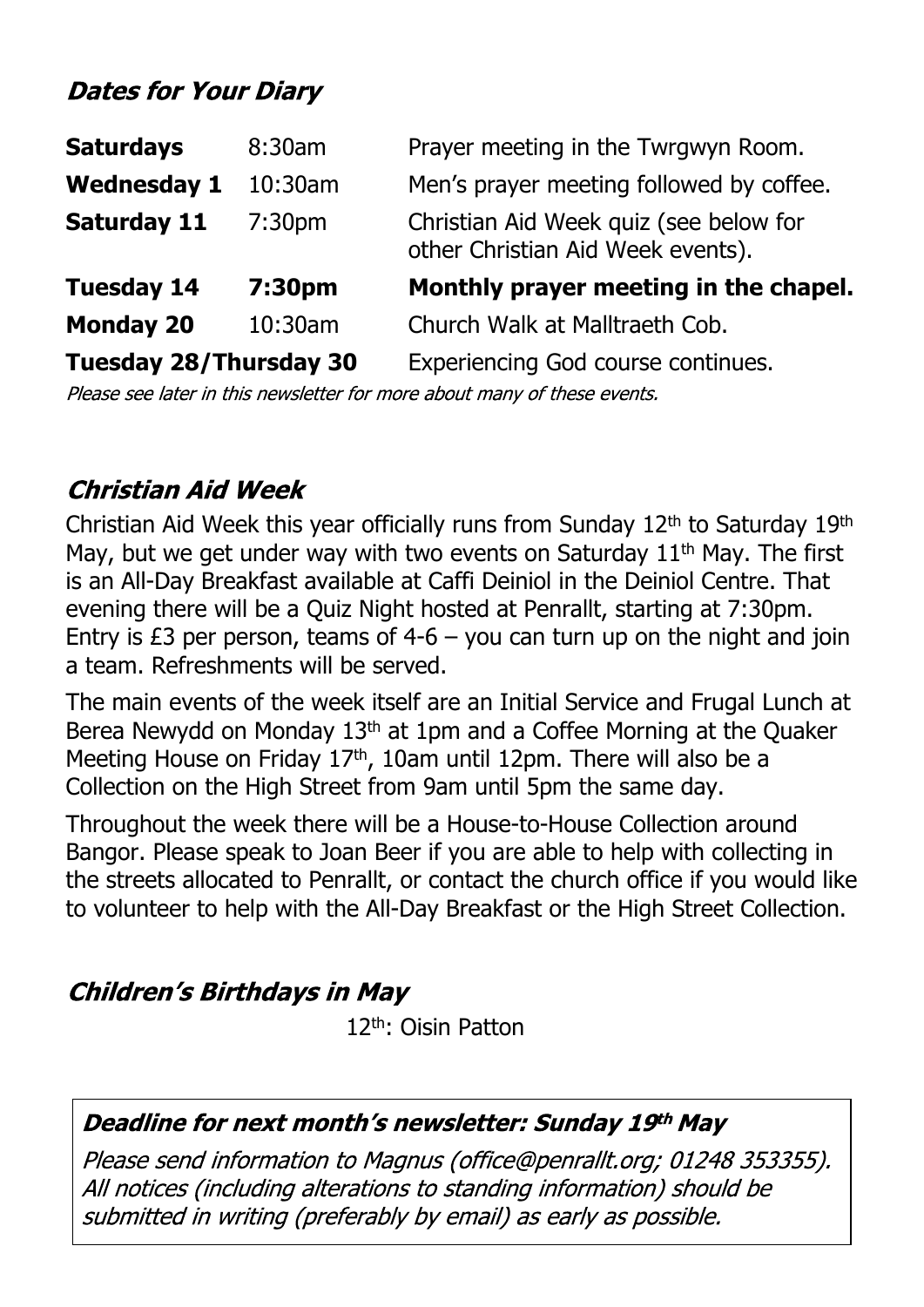## **Homegroups**

Many of our folk meet in small groups during the week for Bible study, prayer and fellowship. We encourage you to join one of these groups if you are able to. NB groups do not meet every week  $-$  please check with the named contact. All landline numbers below have the 01248 area code.

| <b>Day</b> | <b>Time</b>        | <b>Group Name</b>             | <b>Contacts</b>                                     |
|------------|--------------------|-------------------------------|-----------------------------------------------------|
| <b>Mon</b> | 7:00 <sub>pm</sub> | <b>Delta</b>                  | Brian Wheatcroft (602516)<br>Pat MacKenzie (670948) |
| <b>Tue</b> | 10:00am            | Nilgiri                       | Joan Beer (353874)                                  |
| <b>Tue</b> | 7:30 <sub>pm</sub> | Tyddyn Isaf<br>(Menai Bridge) | <b>Magnus Forrester-Barker</b><br>(717570)          |
| <b>Wed</b> | 7:30pm             | <b>Nomads</b>                 | Pat & Roger Borlace (713146)                        |
| <b>Thu</b> | 10:30am            |                               | Llanfairpwll (am) Sue & Lawrence Moss<br>(713793)   |
| <b>Thu</b> | 7:30 <sub>pm</sub> |                               | Llanfairpwll (pm) Sue & Lawrence Moss<br>(713793)   |
| Fri        | 10:30am            | The Lydias                    | Freda Birchall (371316)<br>Lesley Jackson (680330)  |

## *◊* **Church Lunch**

Please note that there will be no church lunch in May as it was brought forward to celebrate Freddy's final Sunday with us at the end of April.

## *◊* **Church Walk**

Monday 20th May 10:30am

This month's walk is led by Roger and Eve Malone. It is a linear walk from Malltraeth Cob to Holland Arms garden centre in Gaerwen. All flat and good underfoot, suitable for trainers, about 5 & 1/2 miles. Park up at the last car park in Newborough forest on the left heading north on the A4080. Walk along the cob towards Malltraeth, turn right at the end and walking alongside the canal on the right. Path leads across the wetlands to A5. At A5, turn right towards Gaerwen, and coffee at Holland Arms garden centre. Roger will take 3-4 drivers back to the car park for their cars. Bring a packed lunch, and Twitchers should bring their binoculars. For more information please contact Roger and Eve on 01248 431296.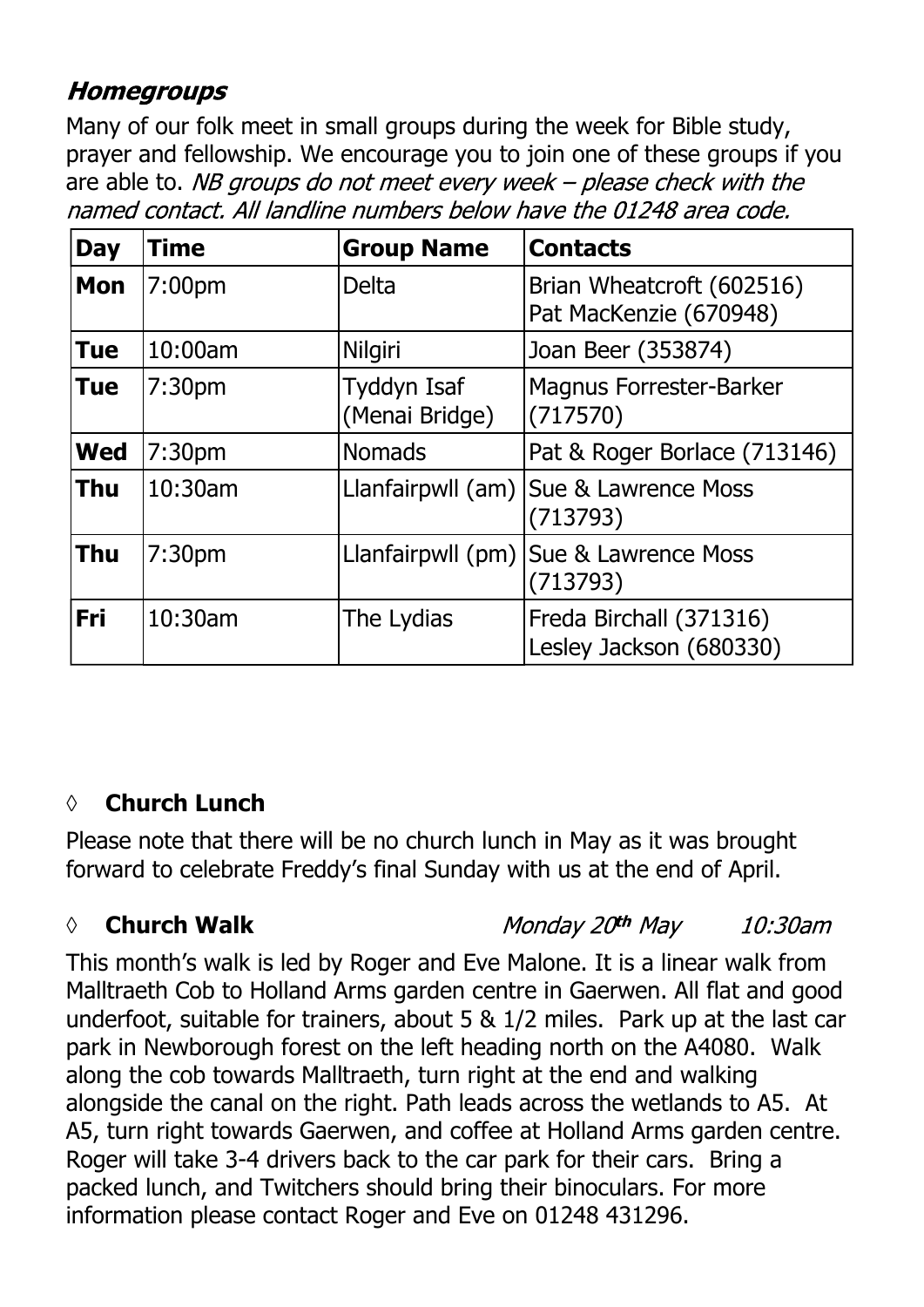#### *◊* **Monthly Prayer Meeting**

Tuesday 14th May 7:30pm

Our monthly mid-week prayer meetings, for the whole congregation, usually take place in the chapel and last about an hour. The next two meetings after this one will be on Wednesday  $12<sup>th</sup>$  June and Thursday  $11<sup>th</sup>$  July.

# **◊ Pastoral Help**

If you have issues of concern about your own or someone else's welfare, please contact a member of the Pastoral Care team: Adrienne Ferrada; Gwen Hicks (353648); Geoff Moore (410582); Lawrence Moss (713793); Helen Thomas (600174); Roshni Verghese (07967 320048).

# **◊ Pray for Penrallt Every Day**

We believe in prayer and encourage people to pray. You can send prayer request to our electronic diary via office@penrallt.org (there are also prayer cards in the church porch that you can fill in). Better still, you can receive the prayer diary straight to your inbox every Monday (or occasionally later in the week) by emailing the office now and requesting to be put on the list. For more immediate and interactive sharing of prayers, search on Facebook for Penrallt Prayer Point and send a request to join our group.

# **◊ Rough Sleepers**

We do not recommend giving money directly to the rough sleepers in Upper Bangor. You will find labelled envelopes in the porch for a gift that will buy meal vouchers which are distributed to the homeless by the Cathedral; this certainly would be a more meaningful form of help.

# **◊ Sunday Afternoon Services**

On the first Sunday afternoon of the month we usually take a short service at a local residential home. From June onwards we will be going to Haulfre (in Llangoed, near Beaumaris) every month. The services start at 2:15pm and last roughly half an hour. Please note that there is no service in May.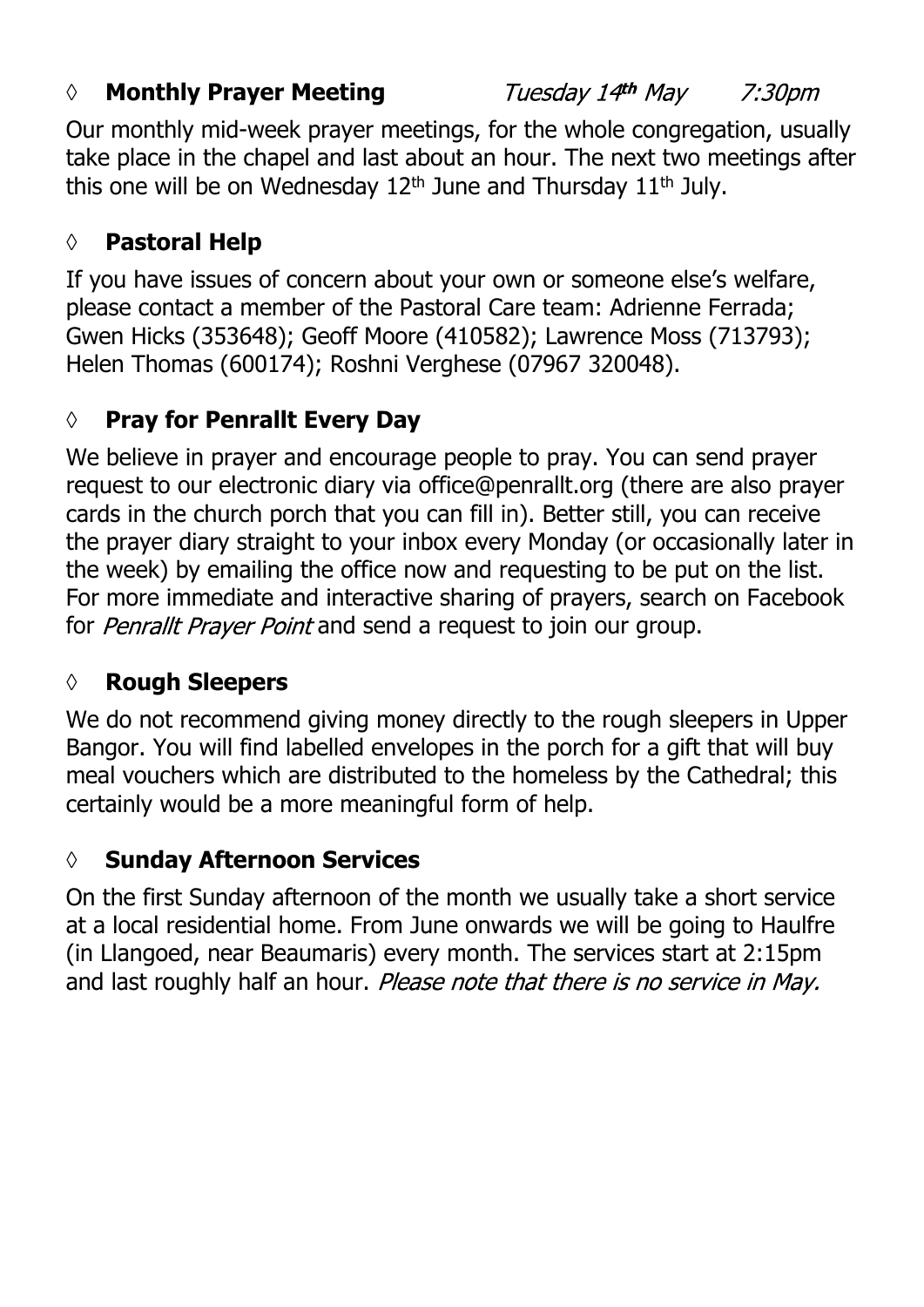*Focus on…*



# **Christian Aid Week: 12-18 May**

#### **All Mums Should Live**

## **Tenneh's story**

Tenneh plays with her precious baby Ansumana. She blows raspberries on his belly. Lifting her baby up high she beams with joy. Tenneh gave birth to Ansumana three months ago. Thankfully, he's a happy, bouncy baby. But Tenneh has loved and lost another baby before.

When Tenneh's labour started during her first pregnancy, there was no health centre in the village. Her mum took her to a traditional birth attendant. For the two days of her labour, Tenneh was in agony. She fell unconscious and was bleeding heavily. With very little medical training, the birth attendant was way out of her depth.

In the days and months after her labour, Tenneh felt very weak and her baby wouldn't breastfeed. Tragically, her baby died when he was three months old.

'That day I will never forget,' she recalls. 'I felt sick like I've never been sick before. If God would not have saved me, I would not be alive today.'

# **New hope**

Through our partner RADA (Rehabilitation and Development Agency), Christian Aid saw how difficult the situation in Sawula village was and began working to ensure that mums and babies have fullness of life.

RADA has been working locally to help vulnerable women access healthcare, improve hygiene with simple interventions like handwashing and, with your support, build a bigger, better health care centre.

Thankfully, when Tenneh was pregnant a second time, things had changed for good. This time, she had nurse Judith by her side. With her expert love and care, Judith helped Tenneh deliver her baby safely.

Tenneh said: 'During my second labour, I was scared. But nurse Judith was with me, assuring me of everything. When I delivered, I felt so good.'

'With the coming of Judith, so many lives have changed,' Tenneh continued. 'We know that with Judith, as long as we see the light at the end of the tunnel, we'll be OK.'

Thanks to nurse Judith and the medical training you helped provide, Tenneh could hold her beautiful baby boy in her arms.